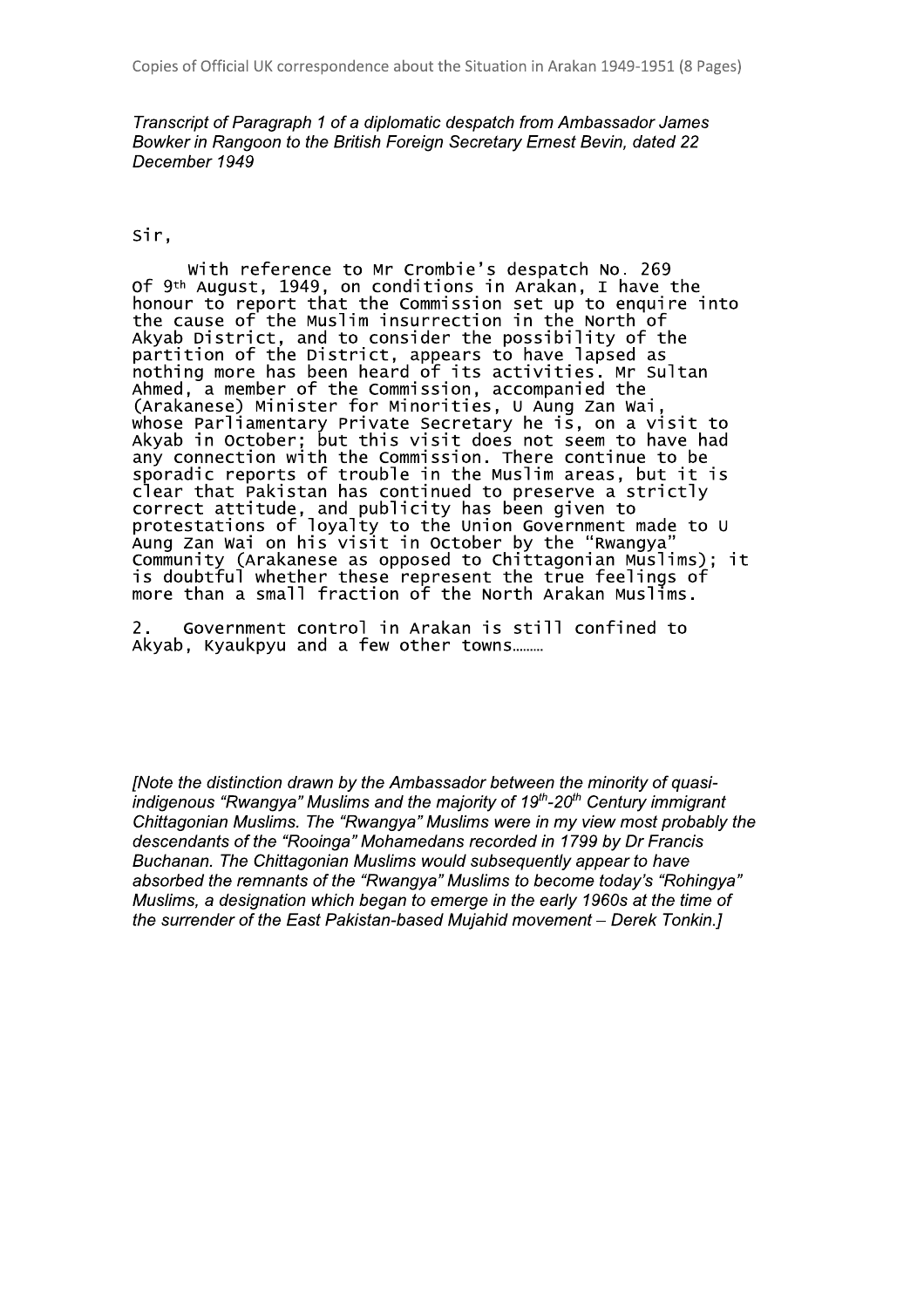|                                                                                                                | REITIGH PMBASSY,<br>RANGOON,                                                                                                                                                                                                                                                                                                                                                                                                                                                                                                                                                                                                                                                                                                                                                                                                                                                                                                                                                                                                                                                                                                                  |  |
|----------------------------------------------------------------------------------------------------------------|-----------------------------------------------------------------------------------------------------------------------------------------------------------------------------------------------------------------------------------------------------------------------------------------------------------------------------------------------------------------------------------------------------------------------------------------------------------------------------------------------------------------------------------------------------------------------------------------------------------------------------------------------------------------------------------------------------------------------------------------------------------------------------------------------------------------------------------------------------------------------------------------------------------------------------------------------------------------------------------------------------------------------------------------------------------------------------------------------------------------------------------------------|--|
| (2020)                                                                                                         |                                                                                                                                                                                                                                                                                                                                                                                                                                                                                                                                                                                                                                                                                                                                                                                                                                                                                                                                                                                                                                                                                                                                               |  |
| CONFILENTIAL.                                                                                                  | 22nd December, 1949.                                                                                                                                                                                                                                                                                                                                                                                                                                                                                                                                                                                                                                                                                                                                                                                                                                                                                                                                                                                                                                                                                                                          |  |
|                                                                                                                | F1918 1015 7 F19488                                                                                                                                                                                                                                                                                                                                                                                                                                                                                                                                                                                                                                                                                                                                                                                                                                                                                                                                                                                                                                                                                                                           |  |
| Sir,                                                                                                           |                                                                                                                                                                                                                                                                                                                                                                                                                                                                                                                                                                                                                                                                                                                                                                                                                                                                                                                                                                                                                                                                                                                                               |  |
| Arakan Muslims.                                                                                                | of 9th August, 1949, on conditions in Arakan, I have the<br>honour to report that the Commission set up to enquire<br>into the cause of the Muslim insurrection in the North of<br>Akyab District, and to consider the possibility of the<br>partition of the District, spears to have lapsed as<br>nothing more has been heard of its activities. Mr. Sultan<br>Almed, a member of the Commission, accompanied the<br>(Arakanese) Minister for Minorities, U Aung Zan Wai,<br>whose Parliamentary Private Secretary he is, on a visit to<br>Akyab in October; but this visit does not seem to have had<br>any connection with the Commission. There continue to be<br>sporadio reports of trouble in the Muslim areas, but it is<br>clear that Pakistan has continued to preserve a strictly<br>correct attitude, and publicity has been given to protestations<br>of loyalty to the Union Government made to U Aung Zan Wai on his<br>visit in October by the "Rwangya" Community (Arakanese as opposed<br>to Chittagonian Muslims); it is doubtful whether these represent<br>the true feelings of more than a small fraction of the North |  |
| $2_{\bullet}$<br>the Government have no control of the countryside.<br>3a                                      | Government control in Arakan is still confined to<br>Akyab, Kyaukpyu and a few other towns. Paletwa, the headquarters<br>of the Arakan Hill Tracts, which now form part of the Special<br>Division of the Chins, though still nominally held by Government,<br>is out off by the insurgents, who appear to be in control of all<br>the lower Kaladan Valley, and a recent attempt to send a convoy<br>up the river had to be abandoned; supplies to Paletwa have to<br>be dropped by air. In the Muslim area, Maungdaw and Buthidaung<br>are still in Government hands; but, as wlsewhere in Burna,<br>The whole Sandoway District, excluding the town which                                                                                                                                                                                                                                                                                                                                                                                                                                                                                  |  |
| repelled by the Red Flags.                                                                                     | is held by the White Flags, is controlled by the Red Flag<br>Communists; efforts on the part of the "Democratic Pront"<br>from Prome to seize control of the district appear to have been                                                                                                                                                                                                                                                                                                                                                                                                                                                                                                                                                                                                                                                                                                                                                                                                                                                                                                                                                     |  |
| 44a<br>Red to the White Flag Party.                                                                            | There are other indications that the White Flag<br>Communist Party has been atrengthening its hold in Central<br>Arakan, and according to some reports, U Sein Da, the notorious<br>Arakanese nationalist, has transferred his allegiance from the                                                                                                                                                                                                                                                                                                                                                                                                                                                                                                                                                                                                                                                                                                                                                                                                                                                                                            |  |
|                                                                                                                | 15                                                                                                                                                                                                                                                                                                                                                                                                                                                                                                                                                                                                                                                                                                                                                                                                                                                                                                                                                                                                                                                                                                                                            |  |
| The Right Honourable Ernest Bevin, M.P.,<br>eto.,<br>etc.<br>etos.<br><b>Roreign Office,</b><br>Lendon, S.W.L. |                                                                                                                                                                                                                                                                                                                                                                                                                                                                                                                                                                                                                                                                                                                                                                                                                                                                                                                                                                                                                                                                                                                                               |  |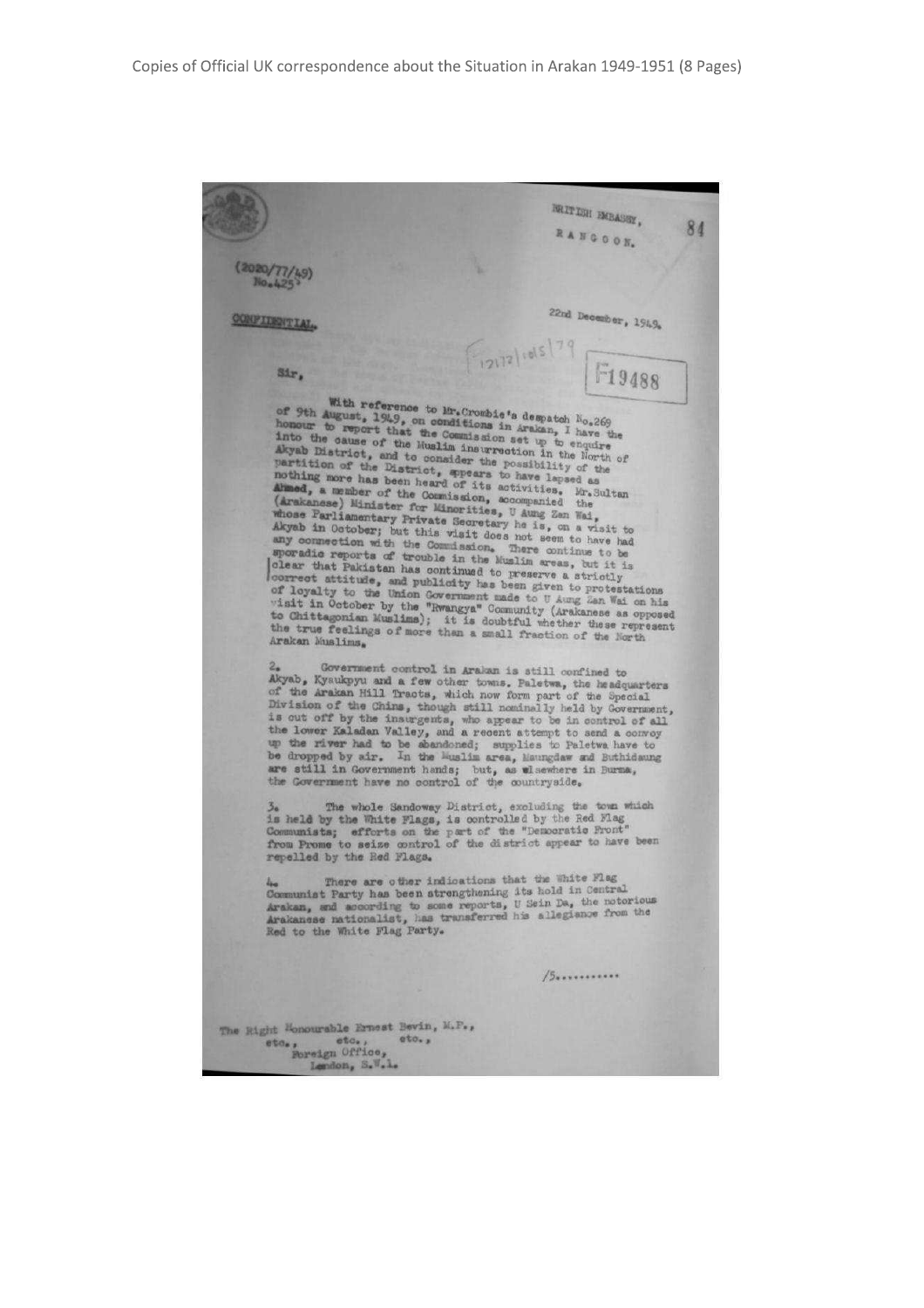$-2-$ 5. There are no indications of any major attempt on<br>the part of the Burmese Government to reassert their<br>control of the area. Occasional minor operations (such as<br>raids on the towns of Easure (12th September) and Cheduba<br>( the Union of Burma.  $6_*$  I am sending copies of this despatch to the United Kingdom High Commissioners in New Delhi and Karachi and to the Commissioner General at Singapore. I have the honour to be,  $W$ th the highest respect, Sir,<br>Your obedient Servant, amer Bowler.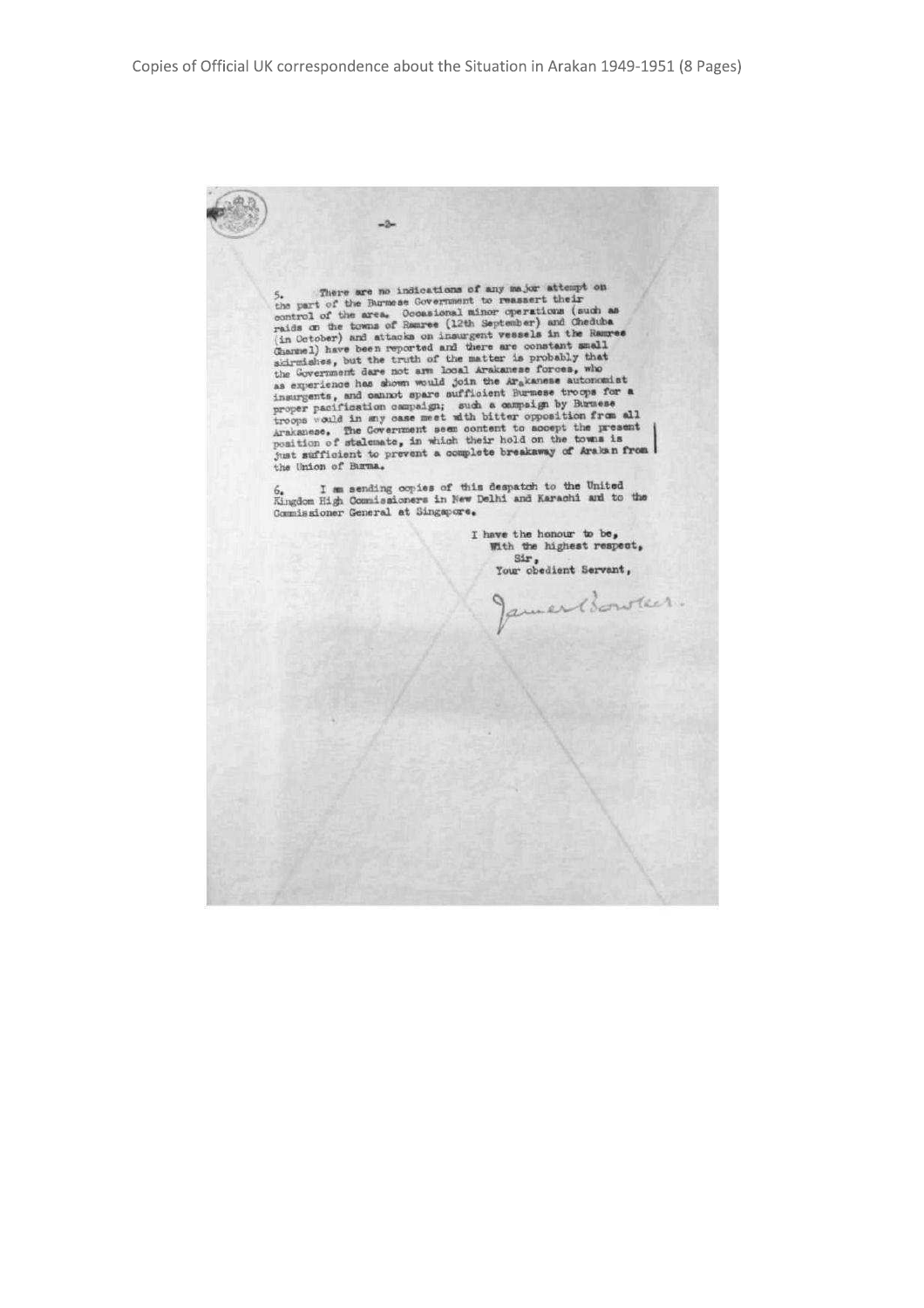Transcript of an undated letter, probably written in 1951, from Professor Pearn of the Foreign Office to Professor Gordon Luce of SOAS University of London

> **FOREIGN OFFICE** Research Department Cornwall House S.E.1

## $[1951 ?]$

My dear Luce  $1$ ,

You may remember that a little while ago I wrote to you on the subject of the derivation of the word RWANGYA, by which Arakanese Muslims describe themselves.

I have had a word from Merrells <sup>2</sup>, in Rangoon, on the same subject. He says that he asked E Maung  $3$ , who gave the following explanation : -

"Between the two words [-] and [-] I would prefer the latter as it would seem to have a relevant meaning. RWAM  $[-]$  is a Tibeto-Burmese word and means 'midway between<sup>;</sup>- i.e. a person who is a stranger to one is called in Burmese [-] and a person who is neither a stranger nor an intimate (in other words, a person who is on the midway between the stage of a stranger and that of an intimate) is called in Burmese  $[-]$ . So also in the case of a half-ripened fruit, the midway between the stage of green and that of ripeness. The other word<br>
[-] means 'in between'. Consequently the two words [-]<br>
and [-] put together as a coined word would mean 'half-<br>
caste' or 'a person of mixed blood'."

This sort of thing is beyond my ken, but the above<br>does not, to my untutored mind, seem convincing. So far as I<br>have seen, the term RWANGYA is used by few except the Arakan<br>Muslims themselves, and I should have expected th

with all good wishes, Yours ever, [signed]  $(B.R.Pearn)^4$ 

G.H. Luce, Esq., OBE., School of Oriental and African Studies. University of London  $W.C.1$ 

[See original letter on next page. No response known.]

<sup>&</sup>lt;sup>1</sup> Professor Gordon Hannington Luce

<sup>&</sup>lt;sup>2</sup> George Merrells, Oriental Secretary at the British Embassy, resident some years in Arakan

<sup>&</sup>lt;sup>3</sup> Professor E Maung, formerly University of Rangoon, Foreign Minister, Minister of Justice

<sup>&</sup>lt;sup>4</sup> Professor Bertie Reginald Pearn, formerly University of Rangoon, Head of Asian Section FO Research